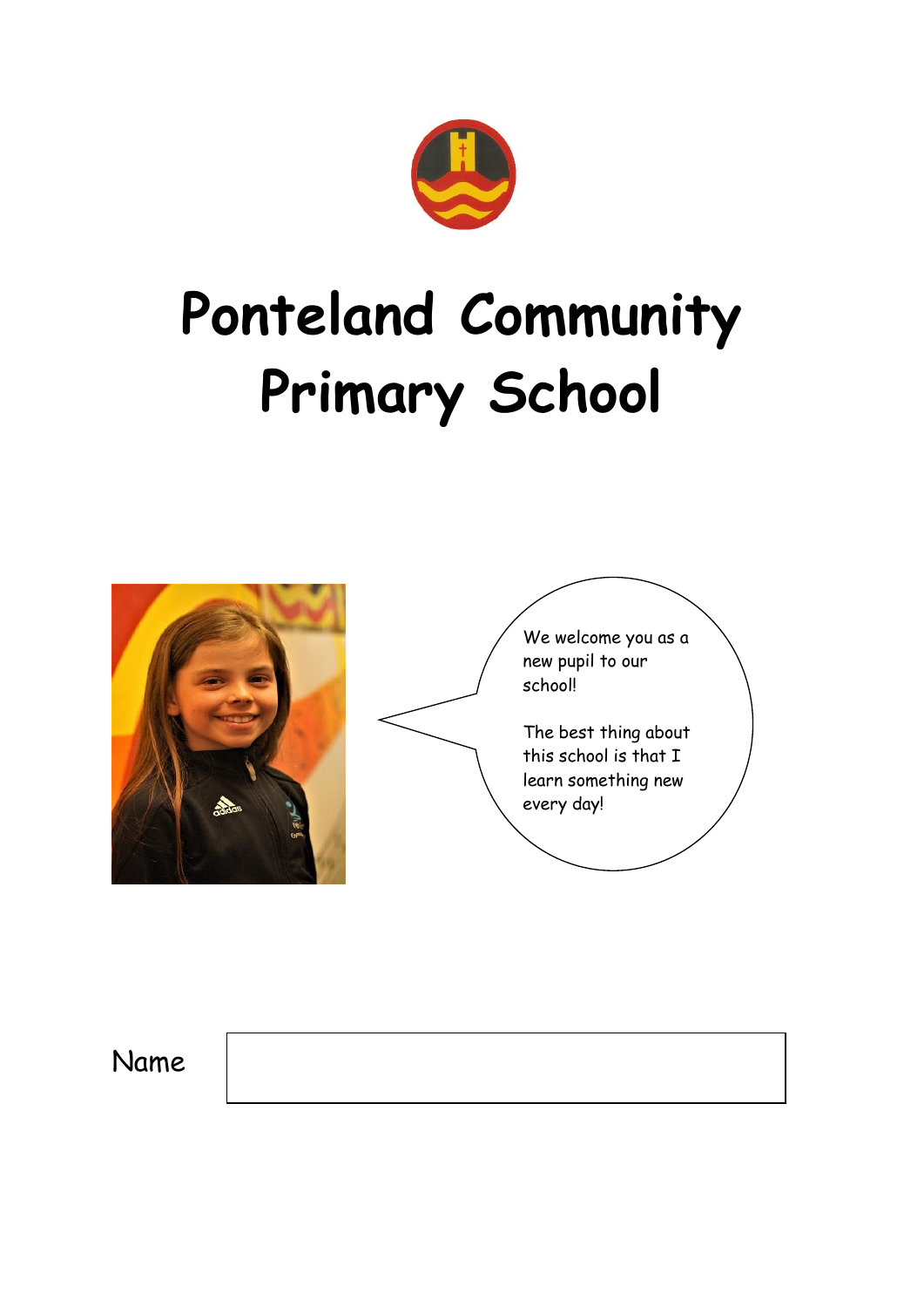Welcome to New Pupils

Welcome to **Ponteland Community Primary School** or as we call it, PCPS. We are proud of our school and we know you will enjoy the time you are going to spend with us. It is a happy place and offers great opportunities to help with your learning. You will learn new skills; learn about new topics; meet new people and make new friends. You may already know people here, perhaps you may have a brother or sister or cousin in the school, some of you may already have friends here, but even if you do not we know that you will make new friends quickly through our **buddy system** and we will help you do this.

In our school…

- Everyone is welcome
- Everyone helps each other
- Everyone has talents and skills which make our school successful
- Everyone is respected and valued
- Everyone cares for each other.

#### **What makes our school special?**

Here are just some of the things our children have told us.

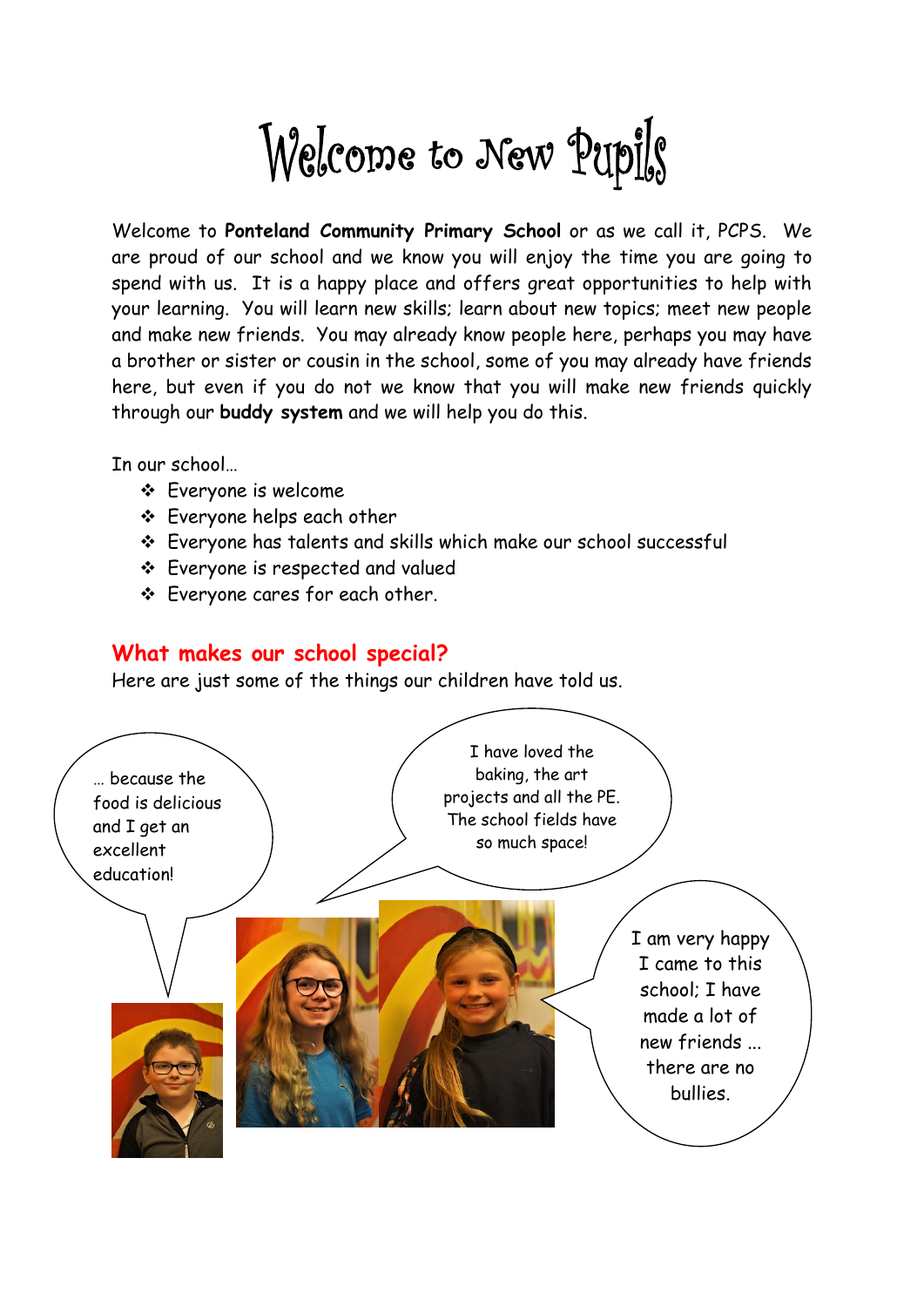

The school day begins at 8.40 am when you will be greeted by the teachers on duty who will walk up with you to your cloakroom where you will hang your coat and bag. Your cloakroom will be just outside your classroom. When you go into your classroom you will read your book. Registration begins at 8.45 am. We will have regular assemblies in the Dining Hall or Sports Hall for classes or year groups depending on current guidelines.

| Time                                | Activity               |
|-------------------------------------|------------------------|
| 8.45 am - 9.05 am; to 9.15 am       | Registration; and DEAR |
| $9.15$ am - $10.15$ am              | Lesson 1               |
| 10.15 am - 11.15 am                 | Lesson 2               |
| 11.15 am - 11.30 am                 | Break                  |
| 11.30 am - 12.30 pm                 | Lesson 3               |
| 12.30 pm - 1.20 pm                  | Lunch                  |
| 1.20 pm - 1.30 pm                   | Registration           |
| 1.30 pm - 2.30 pm                   | Lesson 4               |
| $2.30 \text{ pm} - 3.30 \text{ pm}$ | Lesson 5               |

For some of your lessons you will have your class teacher and you will stay in your classroom, but for some subjects e.g. Art, PE, IT, Music and Technology you will change classrooms and get a different teacher. On your first day your class teacher will explain your weekly timetable and you will get a copy of this to put in your homework diary. Remember to look out for your swimming [for Y3/4/5], indoor and outdoor PE lessons as you will need to remember some extra kit.

# **Homework**

Your class teacher will give you a homework timetable and will explain it so you understand when to expect homework. You will also receive a homework diary. Your parents can make notes for the teacher in this book if there are particular problems with homework or anything else they think we ought to know.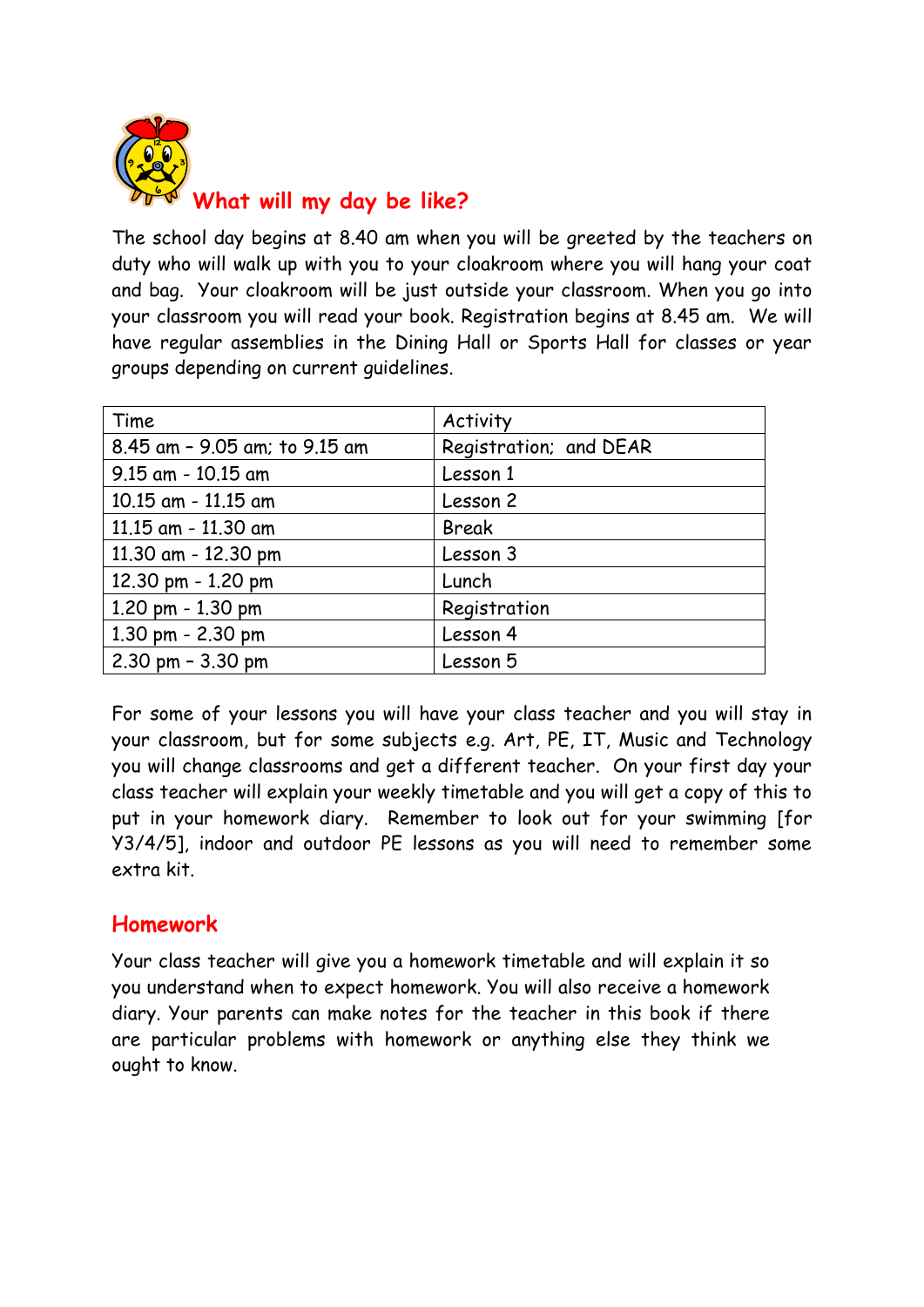

You can have school dinners or bring a packed lunch. We have four sittings each day and the lunchtime supervisors, on the yard, will call you when it is time for your class to line up ready to walk up to the dining hall. Once every four weeks you will be on early lunch which will starts at 12.00 pm.

Your parents are encouraged to sign up to the pre-order system for school dinners and you can order your lunch and dessert at home. If you normally bring a packed lunch you can swap for a school dinner as long as you pre-order and have credit on your account.

#### **Things to tell your parents/guardians**

To order on line, parents need to have set up a direct debit with School Grid. We can help with this - just call. Any cheques for dinner monies need to be made out to **Ponteland Academy**.

# **What happens if I forget order my lunch or forget my packed lunch?**

Don't panic! You will be given a school dinner but you will have to wait for the ordered lunches to be given out first. Your account will be debited with the amount or your parents will be sent a bill.



# **Wet breaks and wet lunchtimes**

On wet days you will be allowed to stay in at break time. We have a signal which will tell your teacher to keep you in the classroom. You may then go to the toilet and return to your classroom where you can get on with some reading or play some games.

Wet lunchtimes are similar but each class will be called to the hall for lunch and afterwards return to the classroom. Dinner supervisors and duty teachers together with the Head and Deputy Headteacher will look after you.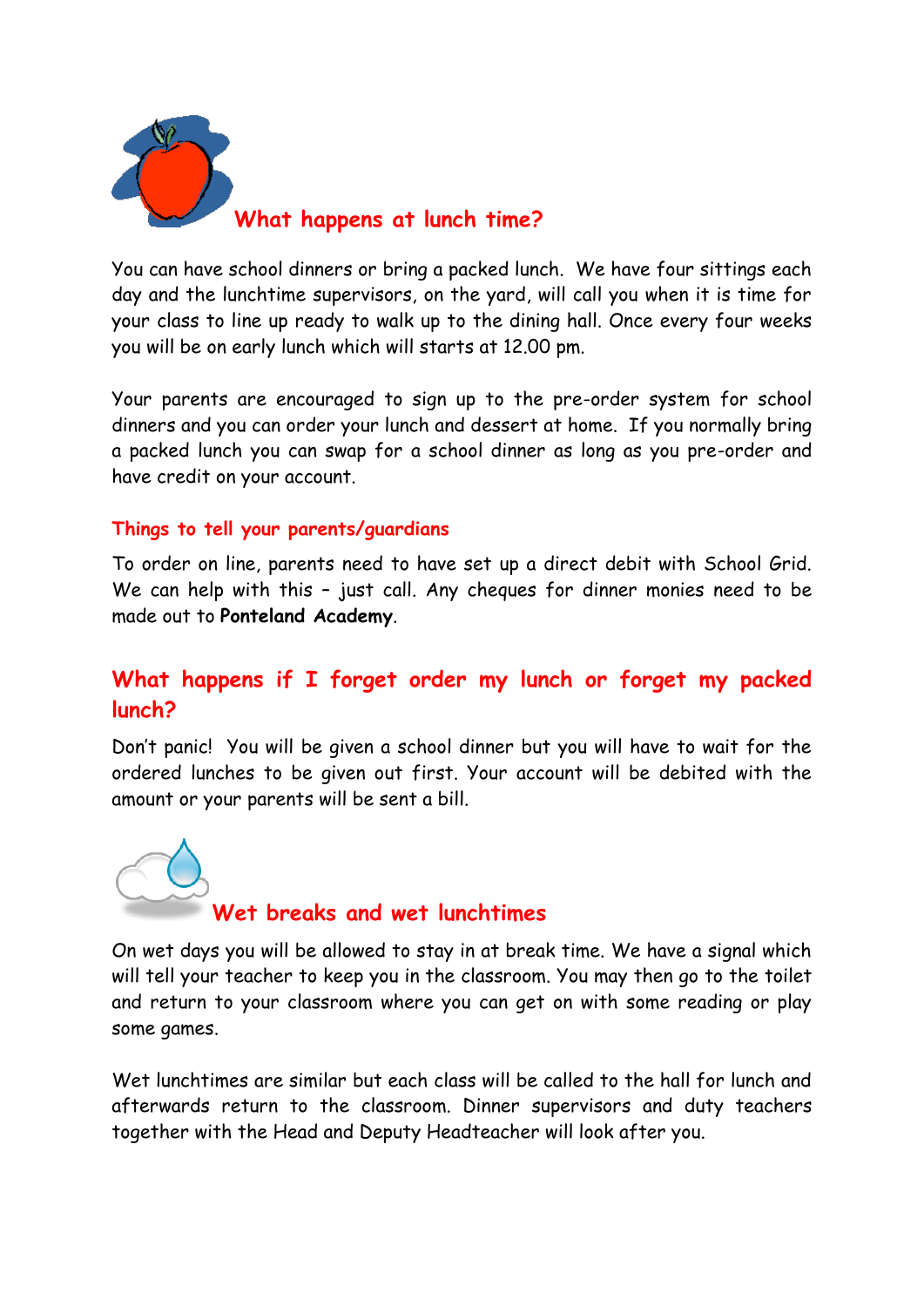# **What do I wear?**

Everyone wears our school uniform.

| <b>Boys</b>                        | Girls                                    |
|------------------------------------|------------------------------------------|
| School tie                         | School tie                               |
| White shirt                        | White shirt                              |
| Tailored grey trousers             | Grey skirt or tailored grey trousers     |
| School red v-neck jumper           | School red v-neck jumper                 |
| Grey socks/black shoes (not boots) | White socks or black opaque tights/black |
|                                    | shoes (not boots)                        |

Summer uniform for the girls includes the red gingham checked dress. In the summer term, white school polo shirts with red tipping can be worn. These are ordered through Tots to Teams during the Easter term.

No jewellery (rings, earrings or studs) is allowed in school for safety reasons. You may wear a watch if you like.

Please make sure all of your belongings are labelled with your name so that they are easier to find if you lose them.



**What do I need for games/ PE?**



#### **Indoor PE kit**

| <b>Boys</b>            | Girls                  |
|------------------------|------------------------|
| White polo style shirt | White polo style shirt |
| White gym shorts       | Black cycle shorts     |
| White socks            | White socks            |
| Non-marking trainers   | Non-marking trainers   |

#### **Outdoor PE Kit**

| <b>Boys</b>                                | Girls                                      |
|--------------------------------------------|--------------------------------------------|
| Gold reversible jersey with the black band | Gold reversible jersey with the black band |
| <b>Black shorts</b>                        | Black cycle shorts                         |
| Gold knee socks                            | Gold knee socks                            |
| Appropriate footwear (sports trainers and  | Appropriate footwear (sports trainers and  |
| blades or moulded boots only)              | blades or moulded boots only)              |
| Plain black school hoodie                  | Plain black school hoodie                  |
|                                            |                                            |
| Shin pads are compulsory                   | Shin pads are compulsory                   |
| Mouth guards recommended for hockey        | Mouth guards recommended for hockey        |
| and rugby.                                 | and rugby.                                 |

**REMEMBER TO LABEL EVERYTHING!**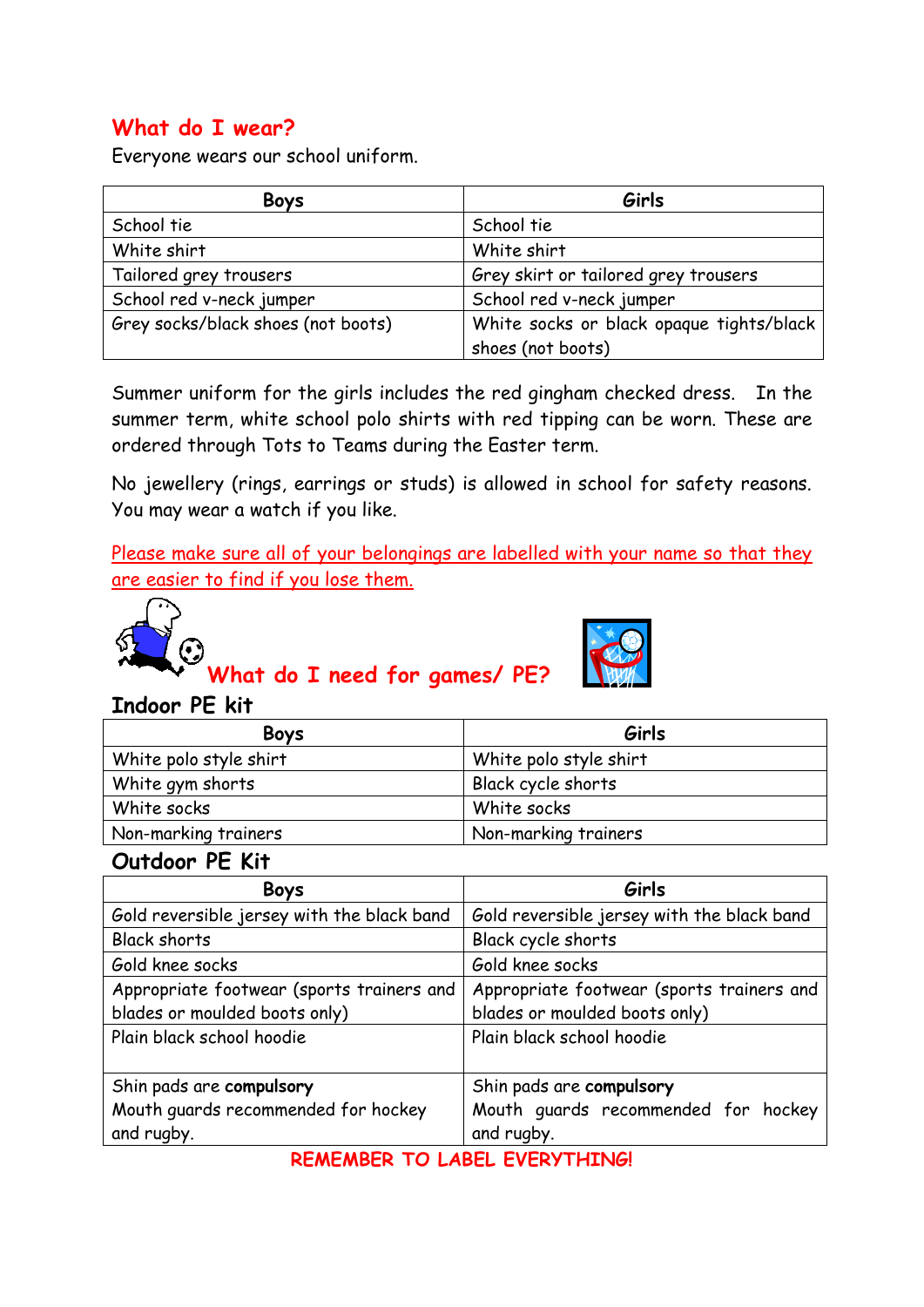# **What Do I Need for School?**

Berol or roller ball pens (black ink) please; no biros. pencils coloured pencils rubber ruler Pencil sharpener

These are the items you will need in your pencil case. It would also be useful for you to have a small dictionary. For Art you will need an old shirt.

## **Are There Any School Rules?**

Yes! We have the same sort of rules you had in your previous school.

Here at PCPS we, for example,

- are polite and respectful towards one another;
- look after our school and everything in it;
- walk in the corridors:
- do not drop litter; and
- are respectful of other people's belongings.

We certainly do not take things which are not ours - and it is best not to bring money to school, apart from a charity day. If you must have money in school your teacher will look after it for you if asked.

When you wear your school uniform everyone in the community knows you come from Ponteland Community Primary School, so it is very important that you wear it neatly; and act sensibly and politely on your way to and from school.

Our code of conduct which you read at the front of this booklet sums up all of these expectations. We also have a Home-School Agreement which both you and your parents will be invited to sign. This helps us all to work together for the good of everyone in our school.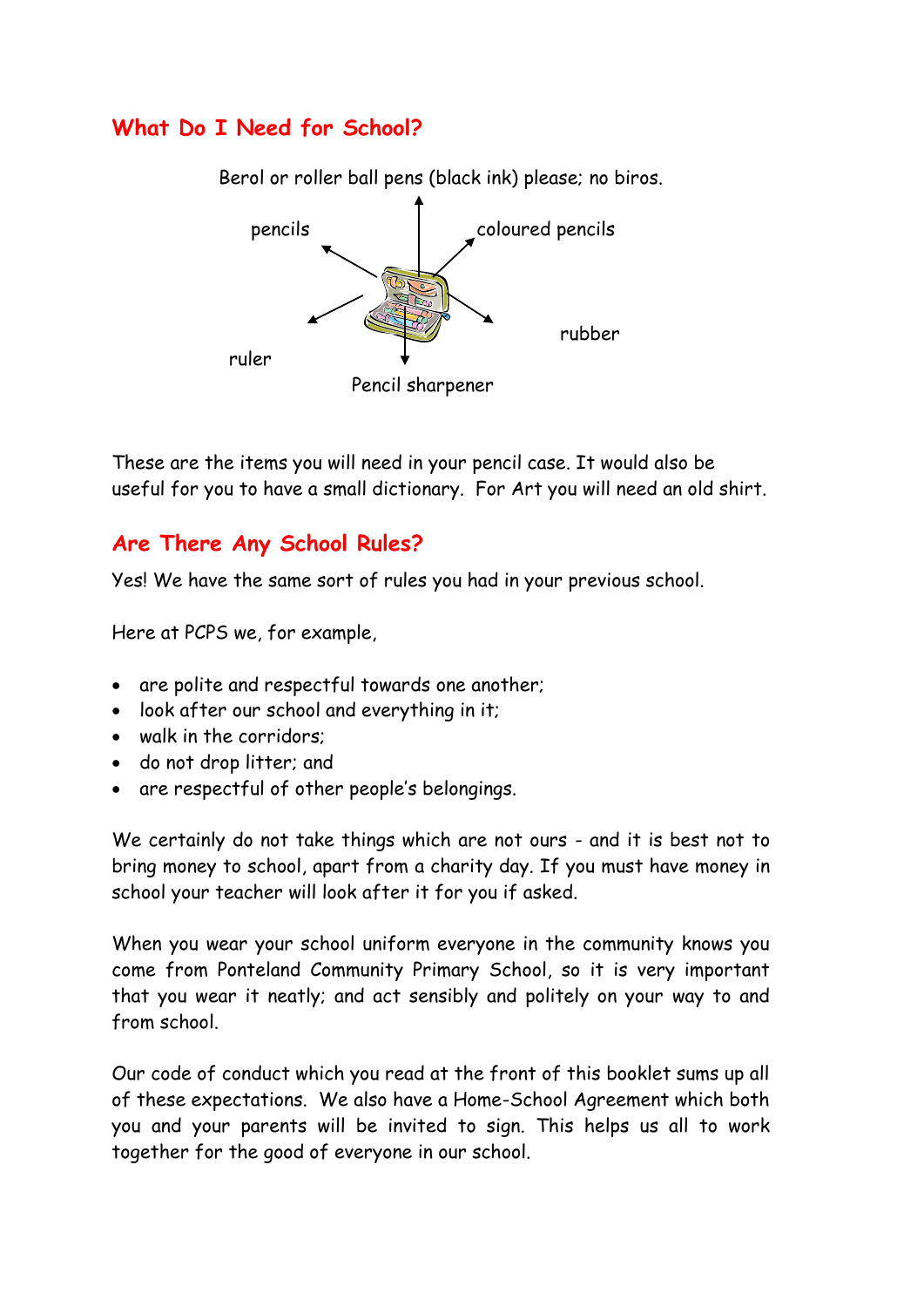#### **Will I be allowed out of lessons?**

Generally for safety reasons you are in the classroom except for breaks and lunchtime when you can go to the toilet and go outside to play. There are certain times when children go to individual music lessons with a visiting music teacher and in this situation, and any other special reason, remember to always ask your teacher for permission to leave the classroom.

## **What happens if I am absent from school?**

- Your parent or guardian needs to telephone the school to let us know you are going to be off school.
- When you come back to school we must have a note from your parents giving us the reason for your absence.

Family holidays are not expected to be taken in term time, especially at this time. An odd day or two may be granted by the Headteacher in exceptional circumstances. Any parent (or grandparent) considering a holiday must speak with Dr Pryer to check the school calendar. A parent taking a child out of school for a holiday assumes responsibility for the education of the child. School will not give work automatically nor are teachers expected to reteach the topic on the child's return.

# **Meeting Parents**

We see your parents three times a year and write reports about you twice, but if there is anything at all which is worrying you, please tell your parents so that they can talk to us. Remember we are always here to listen.

# **Bullying**

There could be a time when you feel as though you are being treated unkindly by other children. We know that bullying can happen in different ways. Children can hit, threaten, torment, tease and frighten others – all of this is bullying.

We ask you to **tell someone** if you feel as though this is happening to you. You could tell your **teacher, your mum or dad or friends.**